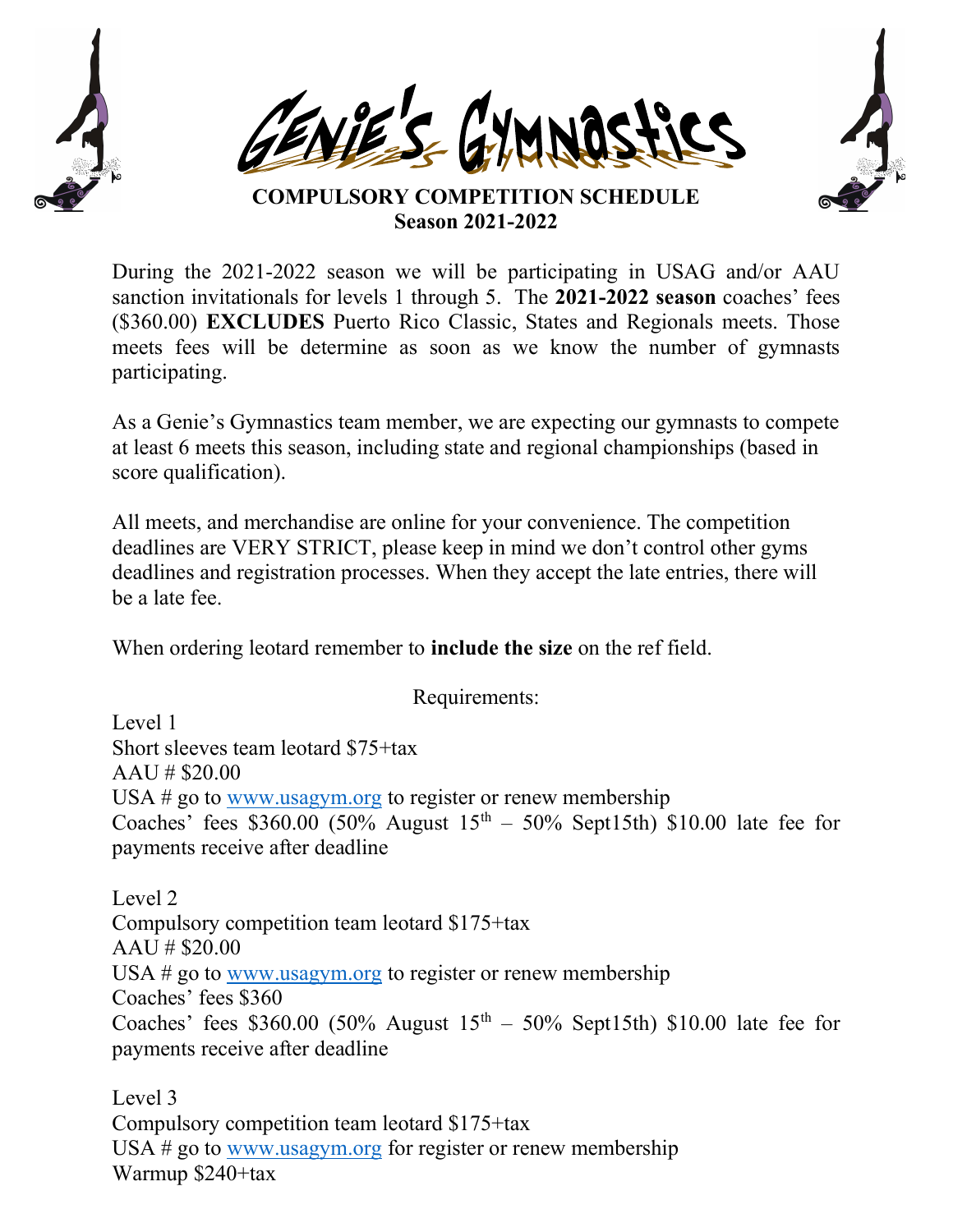Coaches' fees \$360 Coaches' fees \$360.00 (50% August  $15<sup>th</sup> - 50%$  Sept15th) \$10.00 late fee for payments receive after deadline

Levels 4-5 Competition team leotard for compulsory \$175+tax USA # go to www.usagym.org for register or renew membership Warmup \$240+tax Team bag \$45+tax Coaches' fees \$360 Coaches' fees \$360.00 (50% August  $15<sup>th</sup> - 50%$  Sept15th) \$10.00 late fee for payments receive after deadline

Following is a list of the meets with dates, locations, entry fee and deadlines: \*\*Please remember to pay entry fee before deadline.

| <b>Meet and</b><br><b>Levels</b>                          | <b>Location</b> and<br>Date      | Fee                               | <b>Deadline</b>    |
|-----------------------------------------------------------|----------------------------------|-----------------------------------|--------------------|
| <b>Penguin Pumpkin</b><br>Levels 1-4                      | Cooper City, FL<br>(Sept. 24-26) | \$100                             | <b>August 11</b>   |
| <b>Celebrate America</b><br>Levels 1-4                    | Wellington, FL<br>$(Oct. 2-3)$   | $$95 L1-2$<br>\$105 L3-5          | <b>August 16</b>   |
| <b>Gold Coast Rush</b><br>Levels 1-4                      | Lake Worth, FL<br>$(Oct.16-17)$  | \$89 L1-2<br>\$95 L3-4            | <b>August 27</b>   |
| <b>Novemberfest</b><br>Levels 1-4                         | Boca Raton, FL<br>$(Nov.6-7)$    | \$75                              | September 10       |
| <b>State Championships</b><br>Levels 4                    | Bradenton, FL<br>$(Dec. 3-5)$    | <b>STBA</b>                       | <b>November 8</b>  |
| <b>State Championships</b> Wesley Chapel, FL<br>Level 1-3 | (Dec. $10-12$ )                  | <b>STBA</b>                       | <b>October 29</b>  |
| <b>Puerto Rico Classic</b><br>All Levels                  | San Juan, PR<br>(Dec. $16-17$ )  | $$125-L1-5, Xcel$<br>$$135-L6-10$ | September 10       |
| Daytona Beach Open<br>Levels 3-4                          | Daytona Beach, FL<br>(Feb. 4-6)  | \$110                             | <b>November 19</b> |